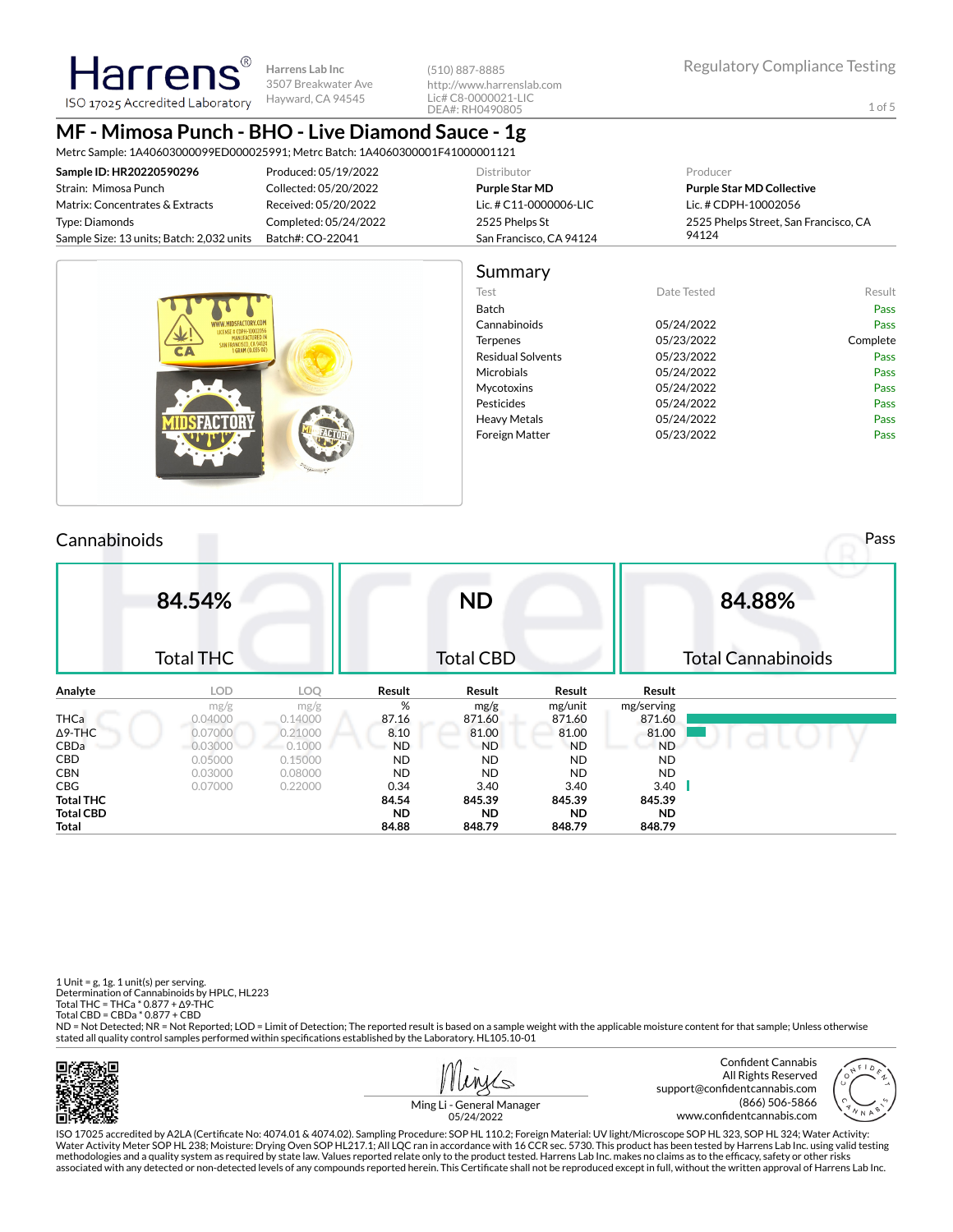2 of 5

### Harrens® **Harrens Lab Inc** ISO 17025 Accredited Laboratory Hayward, CA 94545

3507 Breakwater Ave

(510) 887-8885 http://www.harrenslab.com Lic# C8-0000021-LIC DEA#: RH0490805

## **MF - Mimosa Punch - BHO - Live Diamond Sauce - 1g**

Metrc Sample: 1A40603000099ED000025991; Metrc Batch: 1A4060300001F41000001121

| Sample ID: HR20220590296                  | Produced: 05/19/2022  | <b>Distributor</b>      | Producer                              |
|-------------------------------------------|-----------------------|-------------------------|---------------------------------------|
| Strain: Mimosa Punch                      | Collected: 05/20/2022 | <b>Purple Star MD</b>   | <b>Purple Star MD Collective</b>      |
| Matrix: Concentrates & Extracts           | Received: 05/20/2022  | Lic. # C11-0000006-LIC  | Lic. # CDPH-10002056                  |
| Type: Diamonds                            | Completed: 05/24/2022 | 2525 Phelps St          | 2525 Phelps Street, San Francisco, CA |
| Sample Size: 13 units; Batch: 2,032 units | Batch#: CO-22041      | San Francisco, CA 94124 | 94124                                 |

#### **Terpenes**

| Analyte             | <b>LOD</b> | LOQ    | <b>Results</b> | <b>Results</b> |  |
|---------------------|------------|--------|----------------|----------------|--|
|                     | mg/g       | mg/g   | mg/g           | %              |  |
| β-Myrcene           | 0.08000    | 0.1000 | 14.26          | 1.426          |  |
| δ-Limonene          | 0.08000    | 0.1000 | 8.60           | 0.860          |  |
| β-Caryophyllene     | 0.08000    | 0.1000 | 6.85           | 0.685          |  |
| $\alpha$ -Pinene    | 0.08000    | 0.1000 | 4.98           | 0.498          |  |
| $\beta$ -Ocimene    | 0.08000    | 0.1000 | 3.01           | 0.301          |  |
| $\alpha$ -Humulene  | 0.08000    | 0.1000 | 2.55           | 0.255          |  |
| $\beta$ -Pinene     | 0.08000    | 0.1000 | 2.40           | 0.240          |  |
| $\alpha$ -Bisabolol | 0.08000    | 0.1000 | 1.89           | 0.189          |  |
| Linalool            | 0.08000    | 0.1000 | 1.78           | 0.178          |  |
| Guaiol              | 0.08000    | 0.1000 | 1.08           | 0.108          |  |
| Caryophyllene Oxide | 0.08000    | 0.1000 | 0.80           | 0.080          |  |
| 3-Carene            | 0.08000    | 0.1000 | 0.56           | 0.056          |  |
| $\alpha$ -Terpinene | 0.08000    | 0.1000 | ND.            | <b>ND</b>      |  |
| Camphene            | 0.08000    | 0.1000 | ND.            | ND.            |  |
| cis-Nerolidol       | 0.08000    | 0.1000 | ND             | ND             |  |
| Eucalyptol          | 0.08000    | 0.1000 | <b>ND</b>      | <b>ND</b>      |  |
| y-Terpinene         | 0.08000    | 0.1000 | ND.            | ND             |  |
| Geraniol            | 0.08000    | 0.1000 | <b>ND</b>      | ND             |  |
| Isopulegol          | 0.08000    | 0.1000 | ND.            | ND             |  |
| p-Cymene            | 0.08000    | 0.1000 | ND.            | ND             |  |
| Terpinolene         | 0.08000    | 0.1000 | <b>ND</b>      | ND.            |  |
| trans-Nerolidol     | 0.08000    | 0.1000 | ND.            | <b>ND</b>      |  |
| Total               |            |        | 48.76          | 4.876          |  |
| <b>APTE</b>         |            |        |                |                |  |

## Primary Aromas



Date Tested: 05/23/2022

ND = Not Detected; NR = Not Reported; LOD = Limit of Detection; Unless otherwise stated all quality control samples performed within specifications established by the Laboratory. HL105.10-01. SOP HL228. GC-FID





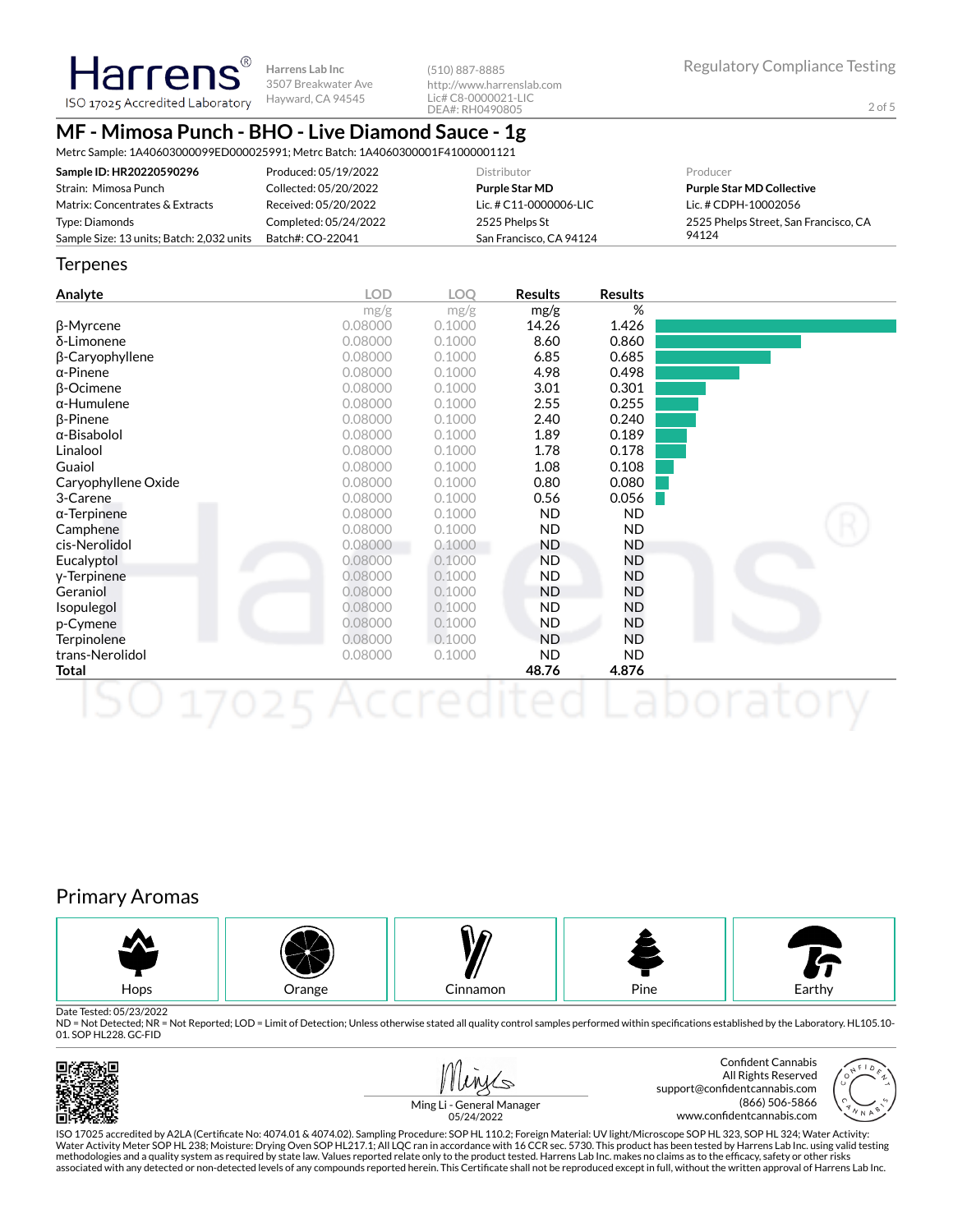(510) 887-8885 http://www.harrenslab.com Lic# C8-0000021-LIC DEA#: RH0490805

3 of 5

## **MF - Mimosa Punch - BHO - Live Diamond Sauce - 1g**

Metrc Sample: 1A40603000099ED000025991; Metrc Batch: 1A4060300001F41000001121

| Sample ID: HR20220590296                  | Produced: 05/19/2022  | Distributor             | Producer                              |
|-------------------------------------------|-----------------------|-------------------------|---------------------------------------|
| Strain: Mimosa Punch                      | Collected: 05/20/2022 | <b>Purple Star MD</b>   | <b>Purple Star MD Collective</b>      |
| Matrix: Concentrates & Extracts           | Received: 05/20/2022  | Lic. # C11-0000006-LIC  | Lic. # CDPH-10002056                  |
| Type: Diamonds                            | Completed: 05/24/2022 | 2525 Phelps St          | 2525 Phelps Street, San Francisco, CA |
| Sample Size: 13 units; Batch: 2,032 units | Batch#: CO-22041      | San Francisco, CA 94124 | 94124                                 |

#### Pesticides **Passage Community Community Community** Passes and the extension of the extension of the extension of the extension of the extension of the extension of the extension of the extension of the extension of the ext

**Analyte LOD LOQ Limit Results Status**  $\mu$ g/g  $\mu$ g/g  $\mu$ g/g  $\mu$ g/g Abamectin 0.03 0.1 0.1 ND Pass Acephate 0.03 0.1 0.1 ND Pass Acequinocyl 0.03 0.1 0.1 ND Pass Acetamiprid 0.03 0.1 0.1 ND Pass Aldicarb 0.03 0.1 0.03 ND Pass Azoxystrobin 0.03 0.1 0.1 ND Pass Bifenazate 0.03 0.1 0.1 ND Pass Bifenthrin 0.03 0.1 3 ND Pass Boscalid 0.03 0.1 0.1 ND Pass **Captan 12.1 0.03 0.1 0.7 ND Pass** Carbaryl 0.03 0.1 0.5 ND Pass Carbofuran 0.03 0.1 0.03 ND Pass Chlorantraniliprole 0.03 0.1 10 ND Pass Chlordane 0.03 0.1 0.03 ND Pass Chlorfenapyr 0.03 0.1 0.03 ND Pass Chlorpyrifos 0.03 0.1 0.03 ND Pass Clofentezine 0.03 0.1 0.1 ND Pass Coumaphos 0.03 0.1 0.03 ND Pass Cyfluthrin 0.03 0.1 2 ND Pass Cypermethrin 0.03 0.1 1 ND Pass **Daminozide** 0.03 0.1 0.03 ND Pass **Diazinon** 0.03 0.1 0.1 ND Pass Dichlorvos 0.03 0.1 0.03 ND Pass Dimethoate 0.03 0.1 0.03 ND Pass Dimethomorph 0.03 0.1 2 ND Pass Ethoprophos 0.03 0.1 0.03 ND Pass Etofenprox 0.03 0.1 0.03 ND Pass Etoxazole 0.03 0.1 0.1 ND Pass Fenhexamid 0.03 0.1 0.1 ND Pass Fenoxycarb 0.03 0.1 0.03 ND Pass Fenpyroximate 0.03 0.1 0.1 ND Pass Fipronil 0.03 0.1 0.03 ND Pass Flonicamid 0.03 0.1 0.1 ND Pass **Analyte LOD LOQ Limit Results Status**  $\mu$ g/g  $\mu$ g/g  $\mu$ g/g  $\mu$ g/g Fludioxonil 0.03 0.1 0.1 ND Pass Hexythiazox 0.03 0.1 0.1 ND Pass **Imazalil 11 0.03 0.1 0.03 ND Pass** Imidacloprid 0.03 0.1 5 ND Pass Kresoxim Methyl  $0.03$  0.1 0.1 ND Pass **Malathion** 0.03 0.1 0.5 **ND Pass** Metalaxyl 0.03 0.1 2 ND Pass Methiocarb 0.03 0.1 0.03 ND Pass Methomyl 0.03 0.1 1 ND Pass Mevinphos 0.03 0.1 0.03 ND Pass Myclobutanil 0.03 0.1 0.1 ND Pass **Naled 1200 0.03 0.1 0.1 ND Pass Oxamyl** 0.03 0.1 0.5 **ND Pass** Paclobutrazol 0.03 0.1 0.03 ND Pass Parathion Methyl 0.03 0.1 0.03 ND Pass Pentachloronitrobenzene 0.03 0.1 0.1 ND Pass Permethrin 0.03 0.1 0.5 ND Pass Phosmet 0.03 0.1 0.1 ND Pass Piperonyl Butoxide 0.03 0.1 3 ND Pass Prallethrin 0.03 0.1 0.1 ND Pass Propiconazole 0.03 0.1 0.1 ND Pass Propoxur 0.03 0.1 0.03 ND Pass Pyrethrins 0.03 0.1 0.5 ND Pass Pyridaben 0.03 0.1 0.1 ND Pass Spinetoram 0.03 0.1 0.1 ND Pass Spinosad 0.03 0.1 0.1 ND Pass Spiromesifen 0.03 0.1 0.1 ND Pass Spirotetramat 0.03 0.1 0.1 ND Pass Spiroxamine 0.03 0.1 0.03 ND Pass Tebuconazole  $0.03$   $0.1$  0.1 ND Pass Thiacloprid 0.03 0.1 0.03 ND Pass Thiamethoxam 0.03 0.1 5 ND Pass Trifloxystrobin 0.03 0.1 0.1 ND Pass

Date Tested: 05/24/2022

We analyze samples by AOAC Official Method 2007.01-Modified; ND = Not Detected; NR = Not Reported; LOD = Limit of Detection; The reported result is based on a sample weight with the applicable moisture content for that sample; Unless otherwise stated all quality control samples performed within specifications established by the<br>Laboratory. HL105.10-01. Tested by LC/MS/MS and GC/







Ming Li - General Manager 05/24/2022

ISO 17025 accredited by A2LA (Certicate No: 4074.01 & 4074.02). Sampling Procedure: SOP HL 110.2; Foreign Material: UV light/Microscope SOP HL 323, SOP HL 324; Water Activity: Water Activity Meter SOP HL 238; Moisture: Drying Oven SOP HL217.1; All LQC ran in accordance with 16 CCR sec. 5730. This product has been tested by Harrens Lab Inc. using valid testing methodologies and a quality system as required by state law. Values reported relate only to the product tested. Harrens Lab Inc. makes no claims as to the efcacy, safety or other risks associated with any detected or non-detected levels of any compounds reported herein. This Certificate shall not be reproduced except in full, without the written approval of Harrens Lab Inc.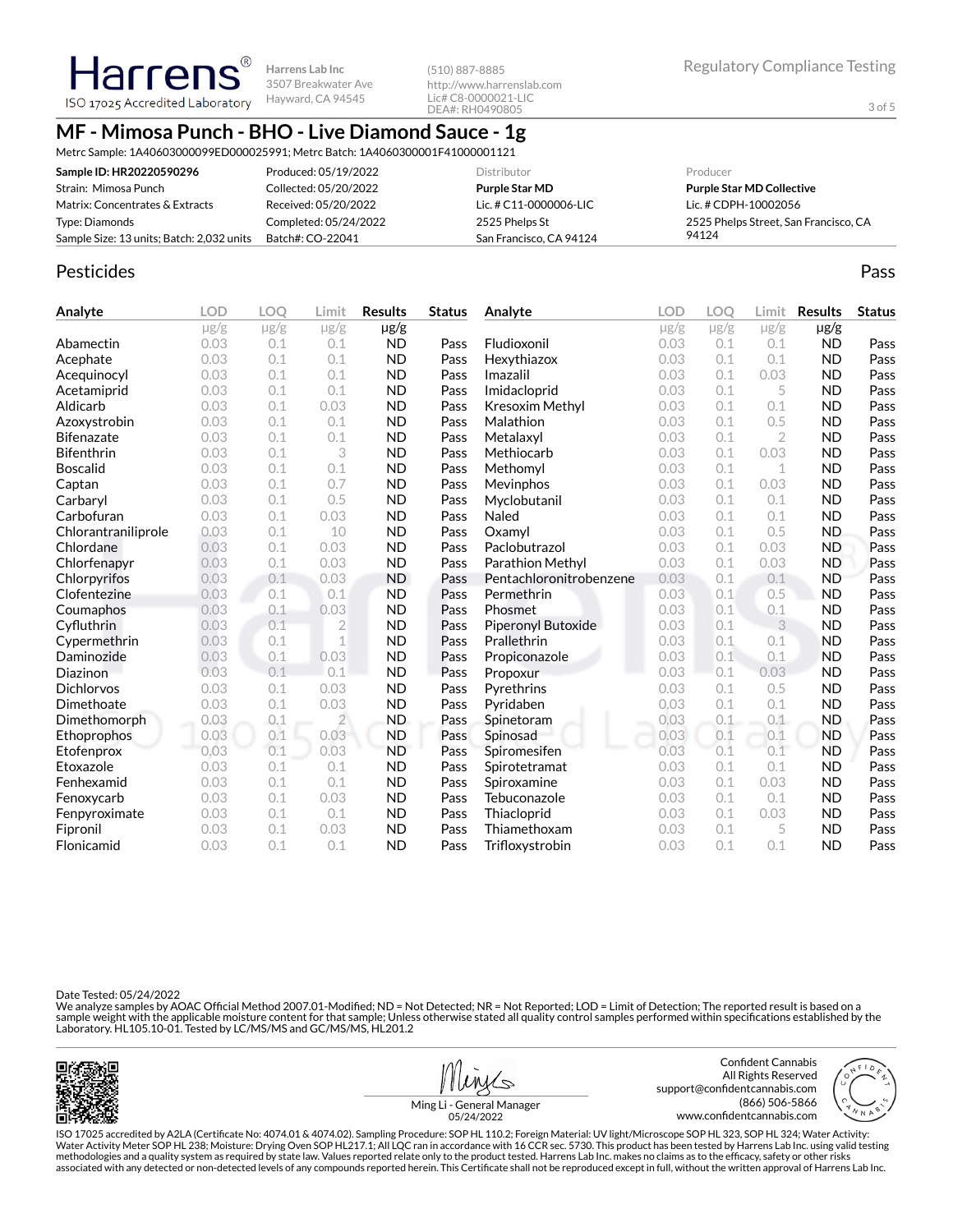(510) 887-8885 http://www.harrenslab.com Lic# C8-0000021-LIC DEA#: RH0490805

Regulatory Compliance Testing

4 of 5

## **MF - Mimosa Punch - BHO - Live Diamond Sauce - 1g**

Metrc Sample: 1A40603000099ED000025991; Metrc Batch: 1A4060300001F41000001121

| Sample ID: HR20220590296                  | Produced: 05/19/2022  | <b>Distributor</b>      | Producer                              |
|-------------------------------------------|-----------------------|-------------------------|---------------------------------------|
| Strain: Mimosa Punch                      | Collected: 05/20/2022 | <b>Purple Star MD</b>   | <b>Purple Star MD Collective</b>      |
| Matrix: Concentrates & Extracts           | Received: 05/20/2022  | Lic. # C11-0000006-LIC  | Lic. # CDPH-10002056                  |
| Type: Diamonds                            | Completed: 05/24/2022 | 2525 Phelps St          | 2525 Phelps Street, San Francisco, CA |
| Sample Size: 13 units; Batch: 2,032 units | Batch#: CO-22041      | San Francisco, CA 94124 | 94124                                 |

### Residual Solvents Pass

| Analyte             | <b>LOD</b> | <b>LOO</b> | Limit       | <b>Results</b>                   | <b>Status</b> |
|---------------------|------------|------------|-------------|----------------------------------|---------------|
|                     | $\mu$ g/g  | $\mu$ g/g  | $\mu$ g/g   | $\mu$ g/g                        |               |
| 1,2-Dichloro-Ethane | 0.15       | 0.45       |             | <b>ND</b>                        | Pass          |
| Acetone             | 1.62       | 4.92       | 5000        | <loq< td=""><td>Pass</td></loq<> | Pass          |
| Acetonitrile        | 2.14       | 6.5        | 410         | <b>ND</b>                        | Pass          |
| Benzene             | 0.17       | 0.51       | $\mathbf 1$ | <b>ND</b>                        | Pass          |
| <b>Butane</b>       | 10.12      | 30.68      | 5000        | <b>ND</b>                        | Pass          |
| Chloroform          | 0.2        | 0.6        |             | <b>ND</b>                        | Pass          |
| Ethanol             | 2.73       | 8.27       | 5000        | <loq< td=""><td>Pass</td></loq<> | Pass          |
| Ethyl-Acetate       | 1.27       | 3.86       | 5000        | <b>ND</b>                        | Pass          |
| Ethyl-Ether         | 2.88       | 8.72       | 5000        | <b>ND</b>                        | Pass          |
| Ethylene Oxide      | 0.13       | 0.39       | 1           | ND.                              | Pass          |
| Heptane             | 1.73       | 5.25       | 5000        | ND.                              | Pass          |
| Isopropanol         | 2.03       | 6.14       | 5000        | 94.1                             | Pass          |
| Methanol            | 2.26       | 6.86       | 3000        | ND.                              | Pass          |
| Methylene-Chloride  | 0.31       | 0.94       |             | ND.                              | Pass          |
| n-Hexane            | 3.46       | 10.5       | 290         | <b>ND</b>                        | Pass          |
| Pentane             | 7.88       | 23.88      | 5000        | 37.1                             | Pass          |
| Propane             | 7.47       | 22.62      | 5000        | <b>ND</b>                        | Pass          |
| Toluene             | 1.37       | 4.16       | 890         | <b>ND</b>                        | Pass          |
| Trichloroethene     | 0.14       | 0.44       |             | ND.                              | Pass          |
| Xylenes             | 2.86       | 8.68       | 2170        | <b>ND</b>                        | Pass          |

Date Tested: 05/23/2022 ND = Not Detected; SOP HL231. Headspace GC-FID



Confident Cannabis All Rights Reserved support@confidentcannabis.com (866) 506-5866 www.confidentcannabis.com



Ming Li - General Manager 05/24/2022